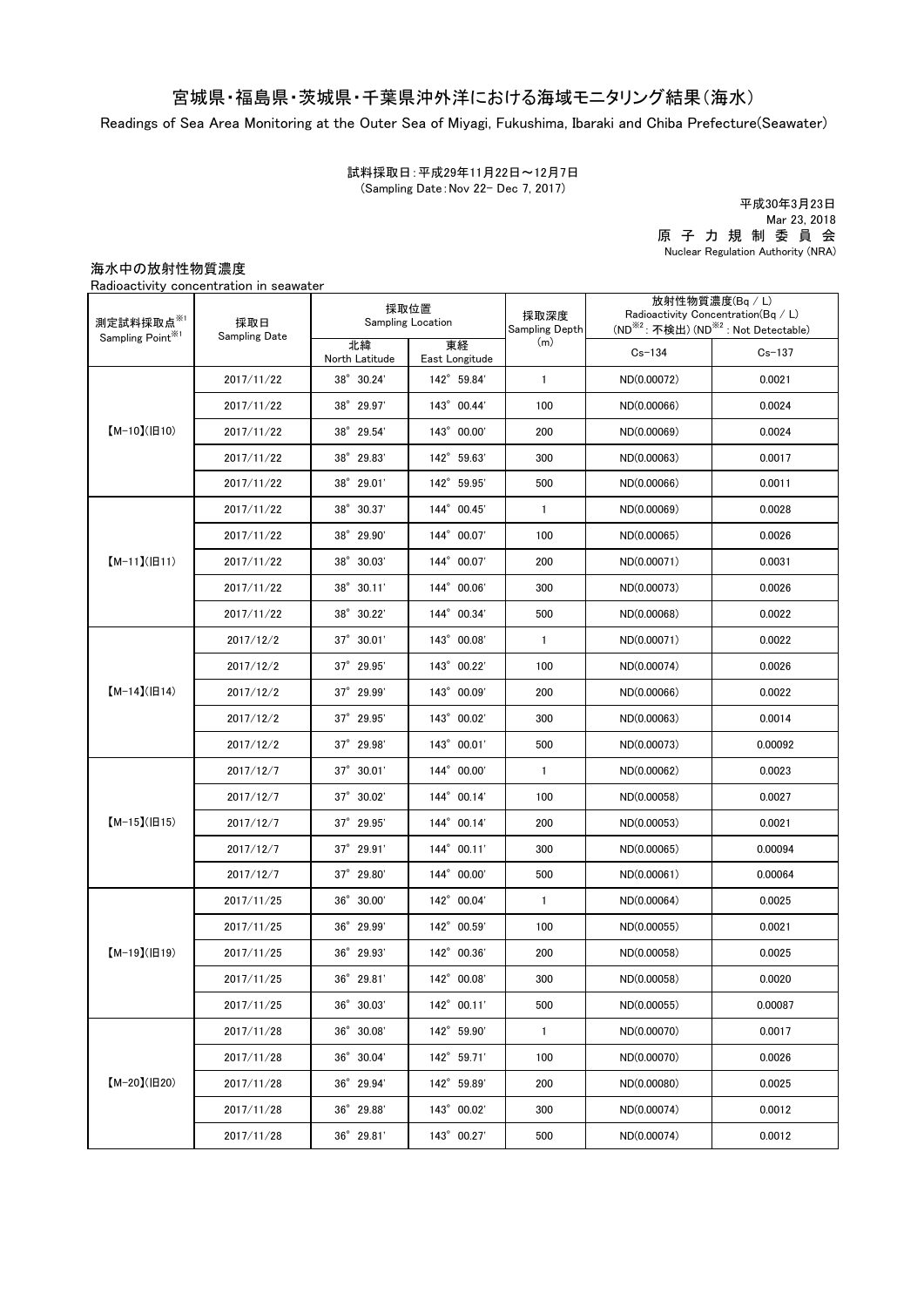| 測定試料採取点※1<br>Sampling Point <sup>※1</sup> | 採取日<br><b>Sampling Date</b> | 採取位置<br>Sampling Location |                      | 採取深度<br>Sampling Depth | 放射性物質濃度(Bg / L)<br>Radioactivity Concentration(Bq / L)<br>(ND <sup>※2</sup> : 不検出) (ND <sup>※2</sup> : Not Detectable) |            |
|-------------------------------------------|-----------------------------|---------------------------|----------------------|------------------------|------------------------------------------------------------------------------------------------------------------------|------------|
|                                           |                             | 北緯<br>North Latitude      | 東経<br>East Longitude | (m)                    | $Cs - 134$                                                                                                             | $Cs - 137$ |
| $[M-21](H21)$                             | 2017/11/28                  | $36^\circ$ $30.08'$       | 143° 59.89'          | $\mathbf{1}$           | ND(0.00062)                                                                                                            | 0.0018     |
|                                           | 2017/11/28                  | $36^{\circ}$ 30.13'       | 144° 00.00'          | 100                    | ND(0.00060)                                                                                                            | 0.0019     |
|                                           | 2017/11/28                  | 36° 30.32'                | 143° 59.53'          | 200                    | ND(0.00060)                                                                                                            | 0.0017     |
|                                           | 2017/11/28                  | $36^{\circ}$ 30.51'       | 143° 59.00'          | 300                    | ND(0.00069)                                                                                                            | 0.0015     |
|                                           | 2017/11/28                  | $36^{\circ}$ 30.51'       | 143° 58.60'          | 500                    | ND(0.00067)                                                                                                            | 0.00082    |
| $[M-25](H25)$                             | 2017/12/3                   | 35° 30.06'                | 142° 00.00'          | $\mathbf{1}$           | ND(0.00051)                                                                                                            | 0.0017     |
|                                           | 2017/12/3                   | 35° 30.30'                | 142° 00.25'          | 100                    | ND(0.00051)                                                                                                            | 0.0019     |
|                                           | 2017/12/3                   | 35° 29.90'                | 141° 59.71'          | 200                    | ND(0.00056)                                                                                                            | 0.0026     |
|                                           | 2017/12/3                   | 35° 29.41'                | 141° 59.00'          | 300                    | ND(0.00057)                                                                                                            | 0.0028     |
|                                           | 2017/12/3                   | 35° 29.23'                | 141° 58.80'          | 500                    | ND(0.00061)                                                                                                            | 0.0013     |
| $[M-26](B26)$                             | 2017/12/4                   | 35° 30.04'                | 143° 00.00'          | $\mathbf{1}$           | ND(0.00068)                                                                                                            | 0.0018     |
|                                           | 2017/12/4                   | $35^{\circ}$ 29.79'       | 143° 00.38'          | 100                    | ND(0.00056)                                                                                                            | 0.0016     |
|                                           | 2017/12/4                   | 35° 30.01'                | 142° 59.68'          | 200                    | ND(0.00056)                                                                                                            | 0.0022     |
|                                           | 2017/12/4                   | 35° 30.26'                | 142° 58.90'          | 300                    | ND(0.00057)                                                                                                            | 0.0030     |
|                                           | 2017/12/4                   | 35° 30.19'                | 142° 58.80'          | 500                    | ND(0.00064)                                                                                                            | 0.0021     |
| $[M-27](B27)$                             | 2017/12/4                   | 35° 29.94'                | 143° 59.83'          | $\mathbf{1}$           | ND(0.00069)                                                                                                            | 0.0020     |
|                                           | 2017/12/4                   | 35° 29.86'                | 144° 00.14'          | 100                    | ND(0.00060)                                                                                                            | 0.0018     |
|                                           | 2017/12/4                   | 35° 29.95'                | 144° 00.06'          | 200                    | ND(0.00062)                                                                                                            | 0.0029     |
|                                           | 2017/12/4                   | 35° 30.08'                | 143° 59.90'          | 300                    | ND(0.00066)                                                                                                            | 0.0033     |
|                                           | 2017/12/4                   | 35° 30.44'                | 143° 59.58'          | 500                    | ND(0.00061)                                                                                                            | 0.0023     |

※1 【 】内の番号は、図の測点番号に対応。

※1 The character enclosed in parentheses indicates Sampling Point in figure.

※2 NDの記載は、海水の放射性物質濃度の検出値が検出下限値を下回る場合。

※2 ND indicates the case that the detected radioactivity concentration in seawater was lower than the detection limits.

## \* 原子力規制委員会の委託事業により、(公財)海洋生物環境研究所が採取した試料を(公財)日本分析センターが分析。

\* The samples of seawater collected by Marine Ecology Research Institute (MERI) were analyzed by Japan Chemical Analysis Center (JCAC) on the project commissioned by Nuclear Regulation Authority (NRA).

## (参考)

平成20-22年度「海洋環境放射能総合評価事業」の福島第一海域(福島第一発電所から約25km付近)の環境放射能調査の結果: Cs-137:0.0012~0.0019Bq/L

(Reference)

The result of the environmental radioactivity measurement in the seawater around Fukushima Dai-ichi NPP (around 25km distance from Fukushima Dai-ichi NPP)shown in the report "Oceanic Environmental Radioactivity Synthesis Evaluation Business " FY 2008-2010 : Cs-137:0.0012~0.0019 Bq/L